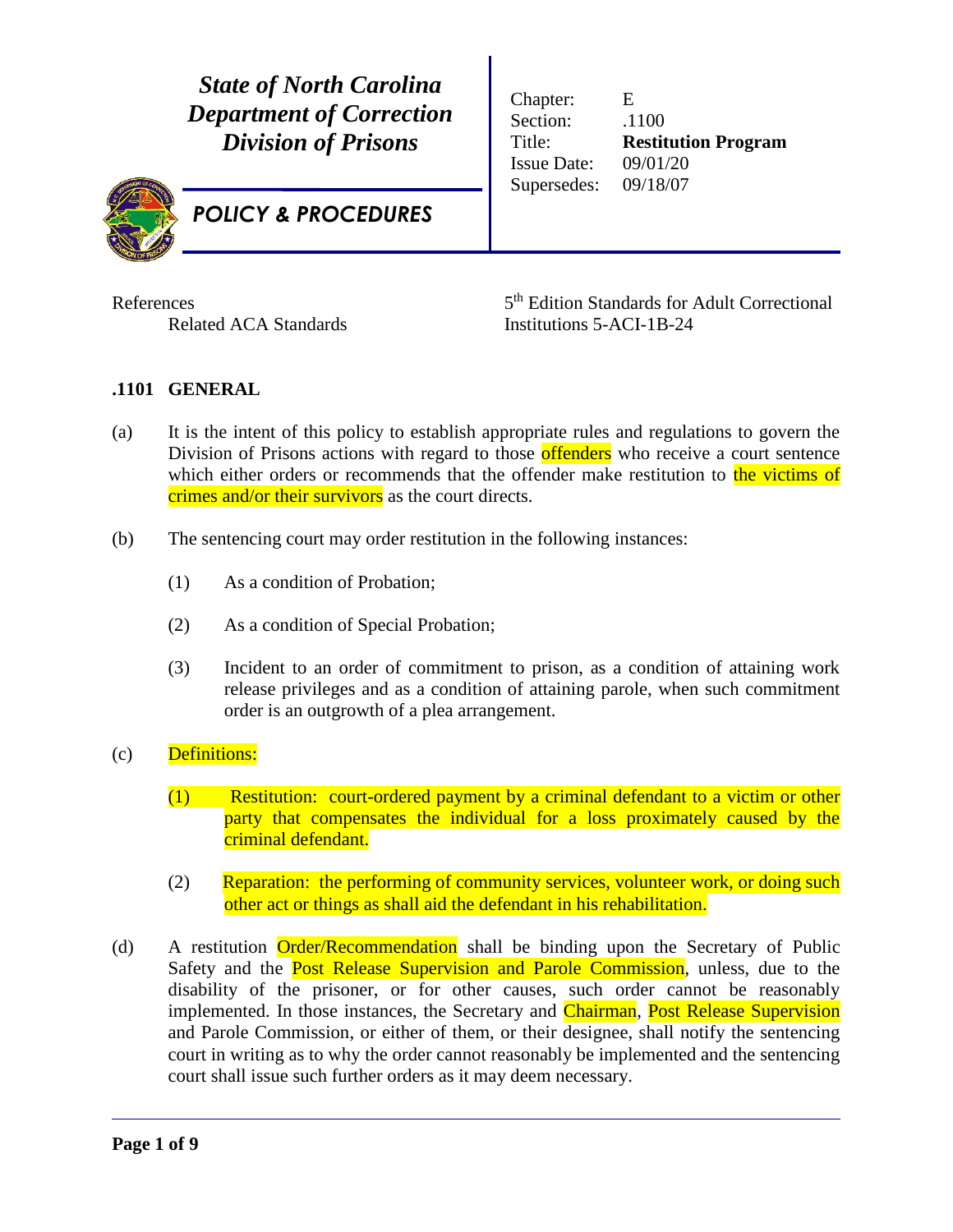- (e) The following custodial and correctional considerations shall apply in considering restitution Orders/Recommendations as they affect offenders in the custody of the Division of Prisons:
	- (1) A restitution Order/Recommendation shall not supersede Division of Prisons policy and procedure as to work release, and those **offenders** with such Orders/Recommendations shall still be required to meet work release policy requirements before being **assigned** to work release. N.C. Gen. Stat. § 148-33.2 and N.C. Gen. Stat. § 143B-720 provide that the Post Release Supervision and Parole Commission and the Secretary of Public Safety are authorized to require any prisoner granted work-release privileges to make restitution or reparation to an aggrieved party from any earnings gained by the defendant while on work release when such is Ordered/Recommended by the sentencing court. If the Post-Release Supervision & Parole Commission and Division of Prisons disagree as to whether an offender should pay restitution, the offender will not be delayed on being assigned to a work release assignment if assignment is available. A final decision about whether or not the offender should pay restitution can be rendered after assignment.
	- (2) Offenders who have split sentences who are recommended for immediate work release, and who have a restitution Order, shall be processed as to work release and restitution in the same manner as though they were entitled under an ordinary active sentence. Offenders who have sentences of five years or less who cannot be placed on work release immediately will have the issue of restitution/reparation addressed in the diagnostic center, while those who are serving sentences over five years will be assigned in a normal manner with restitution/reparation being addressed at the time the **offender** comes under consideration for work release. Offenders admitted to special probation after having served the active portion of a split sentence shall be governed by the policies and procedures of Adult Probation and Parole as they apply to restitution as an incident of special probation.
	- (3) Unless otherwise clearly indicated on the Order/Recommendation of Restitution (incident to a commitment) (AOC-CR  $601$  or AOC CR-611), the Order / Recommendation shall apply as a condition of work release, parole and postrelease supervision. If the sentencing court clearly indicates that the Order/Recommendation apply only as a condition of parole/post-release supervision, the offender may be allowed and encouraged to make restitution voluntarily out of work release earnings by consenting to the deductions per (N.C. G.S. §148-33.1 (f)(4), or to make restitution out of their own funds. Nothing in these policies and procedures shall prevent the implementation of a MAPP Agreement addressing restitution, when such is deemed proper.
	- (4) For offenders serving sentences of five years or less, the decision to implement the restitution Order/Recommendation is a function of the Division of Prisons. **Offenders** serving sentences greater than five years, are a joint function of the Division of Prisons and the **Post Release Supervision** and Parole Commission.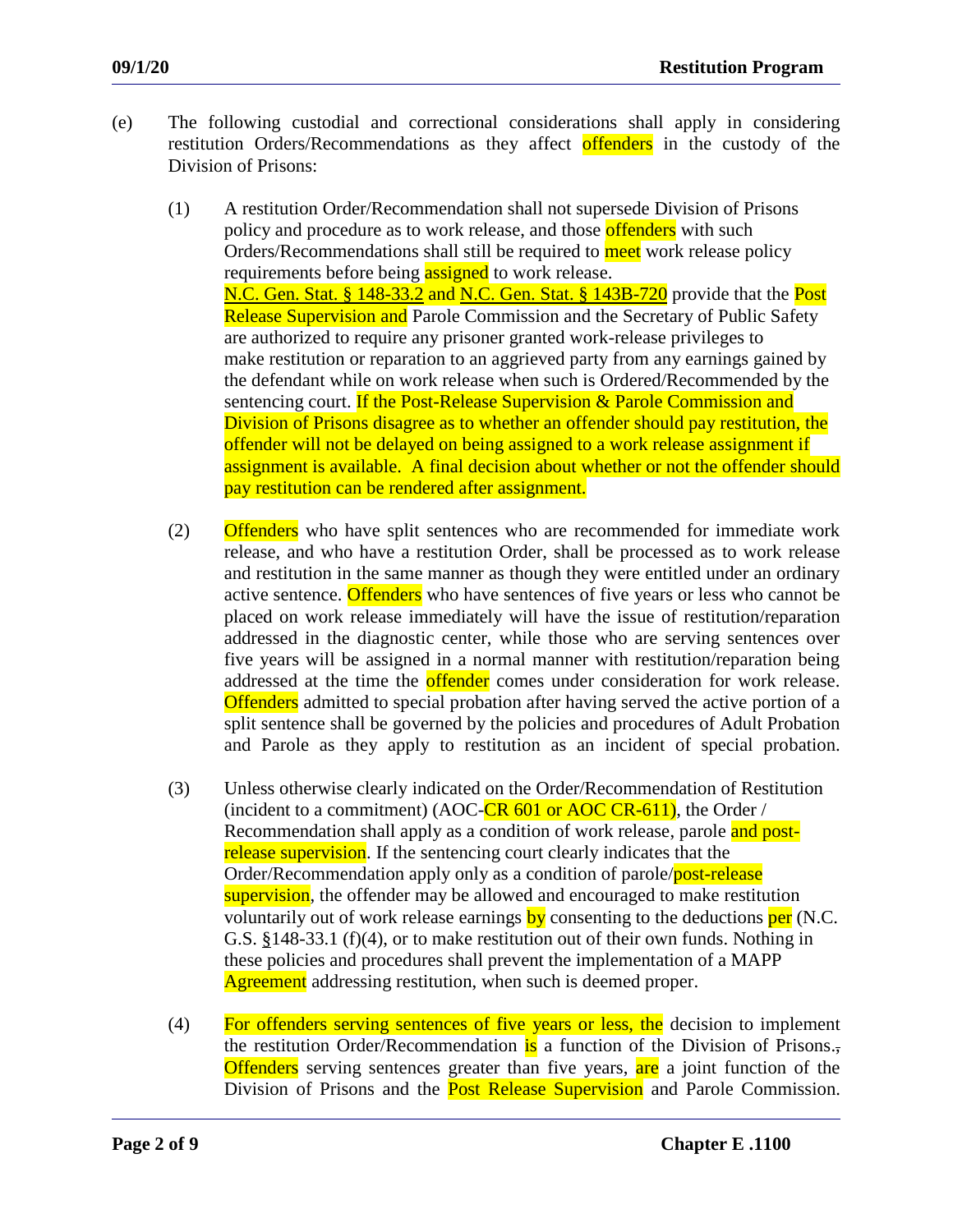While the policies and procedures afford the offender the opportunity to be heard on the matter their consent is not required. If the restitution Order/Recommendation is implemented as a condition of work release, the restitution deduction will be made in accord with other permitted deductions from work release earnings, by the Work Release Accounting Section.

- (5) Offenders who are committed as a result of a probation revocation shall not be subject to restitution requirements unless the Order/Recommendation is made a part of the probation commitment order, even though restitution may have been a condition of probation. Only the revoking court can make valid Orders / Recommendations as to restitution as a condition of work release, parole or postrelease supervision eligibility.
- (6) Restitution Orders/Recommendations are implemented "as a rehabilitative measure....," this being the sole statutory criteria. Thus, in arriving at its decision as to implementation, the Division of Prisons is not required to consider the distinction between an Order and Recommendation beyond those statutory provisions which (1) make orders binding, unless, "...due to the disability of the prisoner, or for other causes, such order cannot be reasonably implemented..." and (2) "The Secretary shall not be bound by such (restitution) recommendation..." In making its decision to implement restitution recommendations, the Division of Prisons should consider that implementation of restitution measures will (1) serve to make the **offender** aware of the **harm** which their criminal conduct has caused, (2) will encourage the **offender** to achieve a realistic sense of responsibility for the consequences of their conduct, and may consider additional other factors to determine that the implementation of a restitution or reparation recommendation will benefit the **offender** as a rehabilitative measure.
- (7) Implementation of a restitution Order/Recommendation by the Post Release Supervision and Parole Commission for parole/post-release supervision consideration may be a separate action from work release approval by the Division of Prisons although any restitution collected from work release earnings may apply to the parole/post-release supervision case.
- (8) N.C. Gen. Stat.  $\frac{15A-1343}{15A-1343}$  provides that "reparation" may be ordered or recommended by sentencing courts. Reparation" means, but is not limited to, "...the performing of community services, volunteer work, or doing such other act or things as shall aid the defendant in his rehabilitation. Whenever reparation is ordered or recommended as a condition of attaining work release privileges, the measures shall be implemented as though it were a restitution Order Recommendation. Consideration should be given as to whether or not correctional and custodial considerations permit the particular type of reparation ordered or recommended by the sentencing court.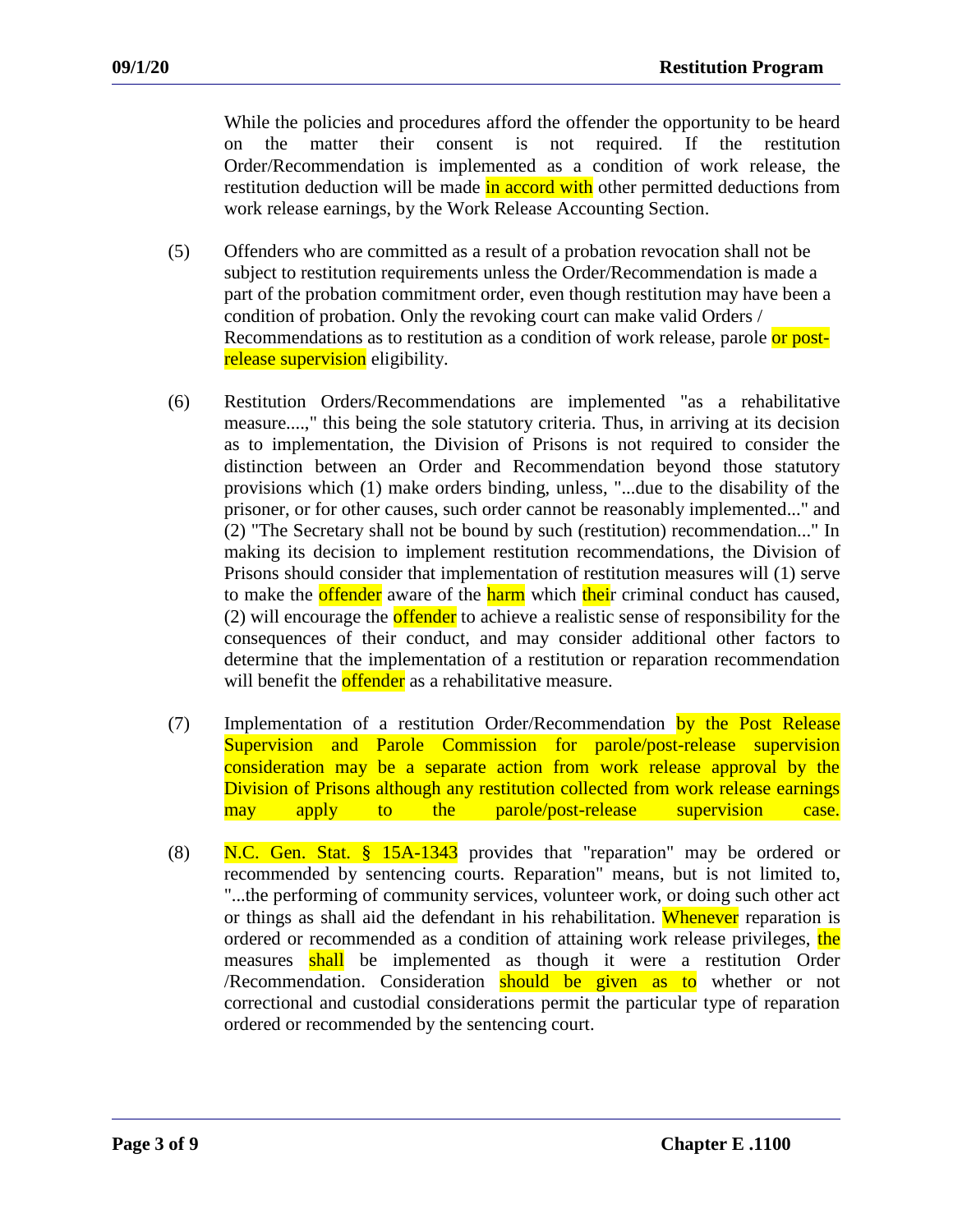## **.1102 PROCEDURES - ACTIVE SENTENCE OF FIVE YEARS OF LESS**

- (a) The following procedures apply to all offenders with restitution Orders/Recommendations who have active sentences of five years and less.
	- (1) The diagnostic center shall conspicuously stamp the offender's unit jacket "Restitution," on the outside front cover. Staff will appropriately record restitution in the OPUS using the OT24 (Special Conditions /Sanctions/Credits; code 33 and 34), OP03 (Offender Copay Obligations) and OP04 (Payee Copay Account Detail) screens. The OR91 (Victim/Payee Name Search) and OR91 (Victim/Payee Registration) screen may also be utilized. Staff will initiate Form DC-191, by completing Sections A and G. The Diagnostic center staff will explain to the **offender** the restitution/reparation law under which they were sentenced. Also, at this time, the **offender** will be advised that they have the right to be heard on the matter, but that the decision to implement the Order/Recommendation will be made independently of whether or not they consent to make restitution. If the offender indicates a desire to be heard, this will be noted on Form DC-191, Section B. If the offender does not desire to be heard, they shall sign Form DC-191, Section F.
	- (2) If the **offender** has requested to be heard, the case analyst will indicate this fact in the classification referral. The **offender** may have the assistance of a staff member, appointed by the Warden, if the **offender** so requests by completing Section C of Form DC-191. Notification, and appointment of a staff representative, if requested, should be at least 24 hours prior to the hearing by the committee.
	- (3) When the appropriate classification authority meets to determine whether or not to implement the Order/Recommendation, the offender will have an opportunity to make a statements to the committee. This statement may include any reason they think appropriate to convince the committee that it should not implement the Order/Recommendation. The **offender** shall not be allowed to make statements which tend to show that the sentencing court should not have Ordered/Recommended restitution measures, as they had an opportunity to make these statements at sentencing, and this matter is not properly before the committee. Further, the committee shall not take into consideration any testimony which would tend to show that after other deductions are made out of the **offender's** work release earnings as required by law, there may be no funds left out of which to make restitution. When making the decision on whether to implement a restitution Order/Recommendation, the ability of the **offender** to earn sufficient funds to make restitution is not a proper consideration for the committee.
	- (4) The staff assistant, if one has been requested by the **offender**, will be present at all appropriate classification committee hearings wherein implementation of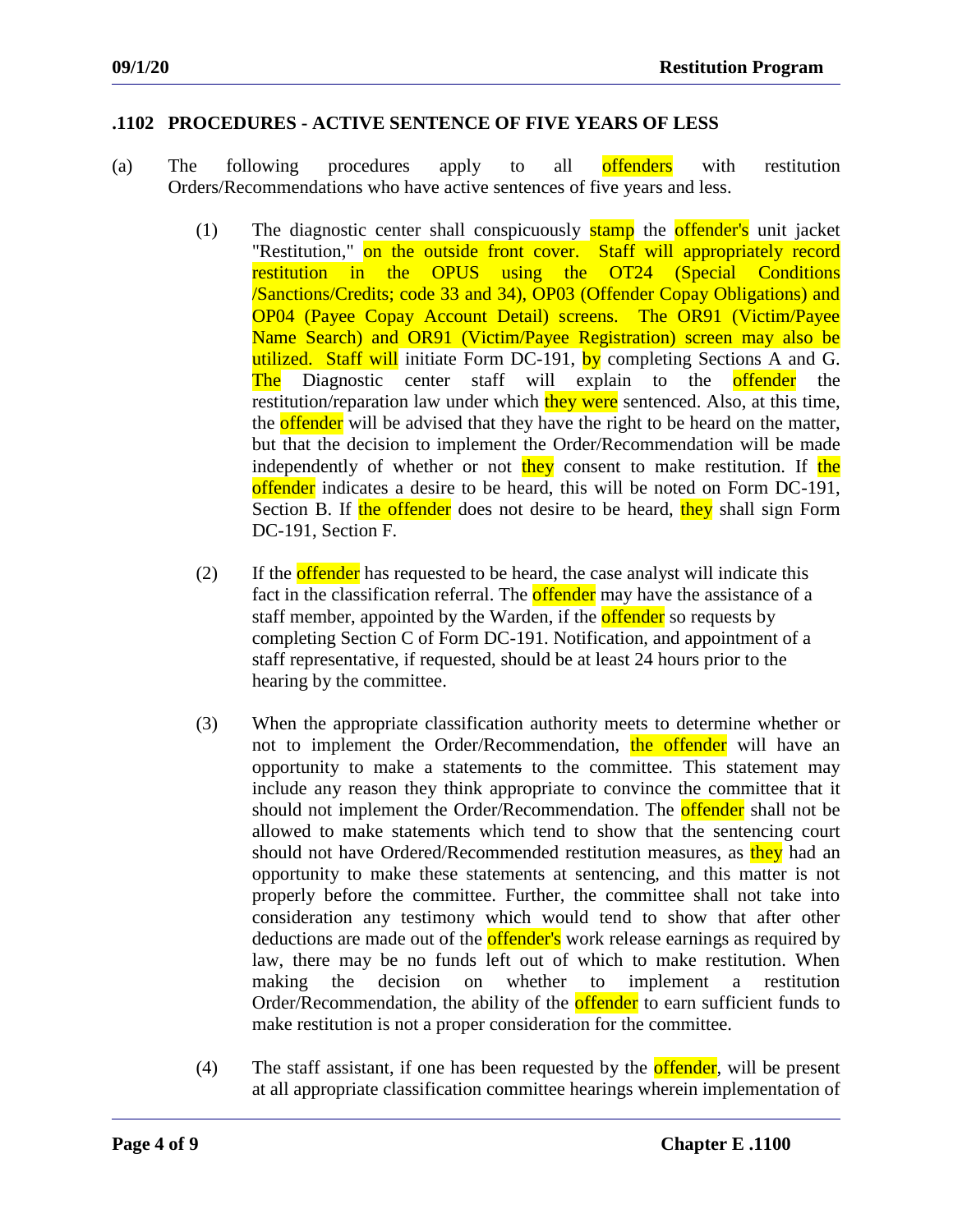a restitution Order/Recommendation is under consideration. The committee may direct that the offender, or appointed staff representative, verify any statement made. The committee shall keep a record of statements made by the offender, or their representative, bearing upon the issue of restitution.

- (5) The appropriate classification committee will make the determination as to whether or not the restitution Order/Recommendation shall be implemented as a condition of the **offender'**s attaining work release privileges. The chief criteria will be whether or not such implementation would be a rehabilitative measure as to the **offender**. If the **offender** has been heard by the committee on the question, their statement will be taken into consideration.
- (6) When the committee has made its decision, it shall state the reasons for its decision, in writing, on Form DC-191, Section D, and the **offender** will be informed by the Chairman of the committee. If the committee has decided not to implement the Order/Recommendation, this also shall be noted in Section D of Form DC-191. The Warden, or their designee, will then advise the sentencing court, stating in writing the reasons for the decision. If the decision was not to implement a restitution order, the sentencing court is empowered to issue further orders in the matter and the Department of **Public Safety** will be responsive to such further orders. If the committee has decided to implement the Order/Recommendation of the sentencing court, or the **offender** has waived his right to a hearing, this shall be the final decision and it is not required that any approving authority review and take action as to the implementation of restitution measures.
- (7) Once the proceeding is completed by the committee, the **offender** will be processed for unit assignment as provided by classification and work release regulations, and Form DC-191 will be distributed. The implementation decision on Form DC-191 will be transmitted to the Work Release Accounting Office on Form DC-190, if **immediate** work release was ordered. Form DC-191, Section G, sent to Work Release Accounting, will indicate the gross amount of restitution to be paid, along with the name and address of the payee. If the **offender** is not placed on work release immediately, Work Release Accounting will file the DC-191 and pull this form when this offender is considered for work release participation. Facilities having **offenders** under consideration for work release should insure that the appropriate restitution/reparation block on the DC-190 is marked to alert Work Release Accounting. Upon confirmation of the offender's work release salary, the Work Release Accounting office will fix the amount to be deducted from work release earnings for transmittal to the payee by way of restitution. The amount may be reduced or increased from time to time as the earnings and higher priority obligations of the **offende**r permit. When issuing the payee their first check, Work Release Accounting will advise them what may be reasonably expected by way of restitution, and whether or not it appears that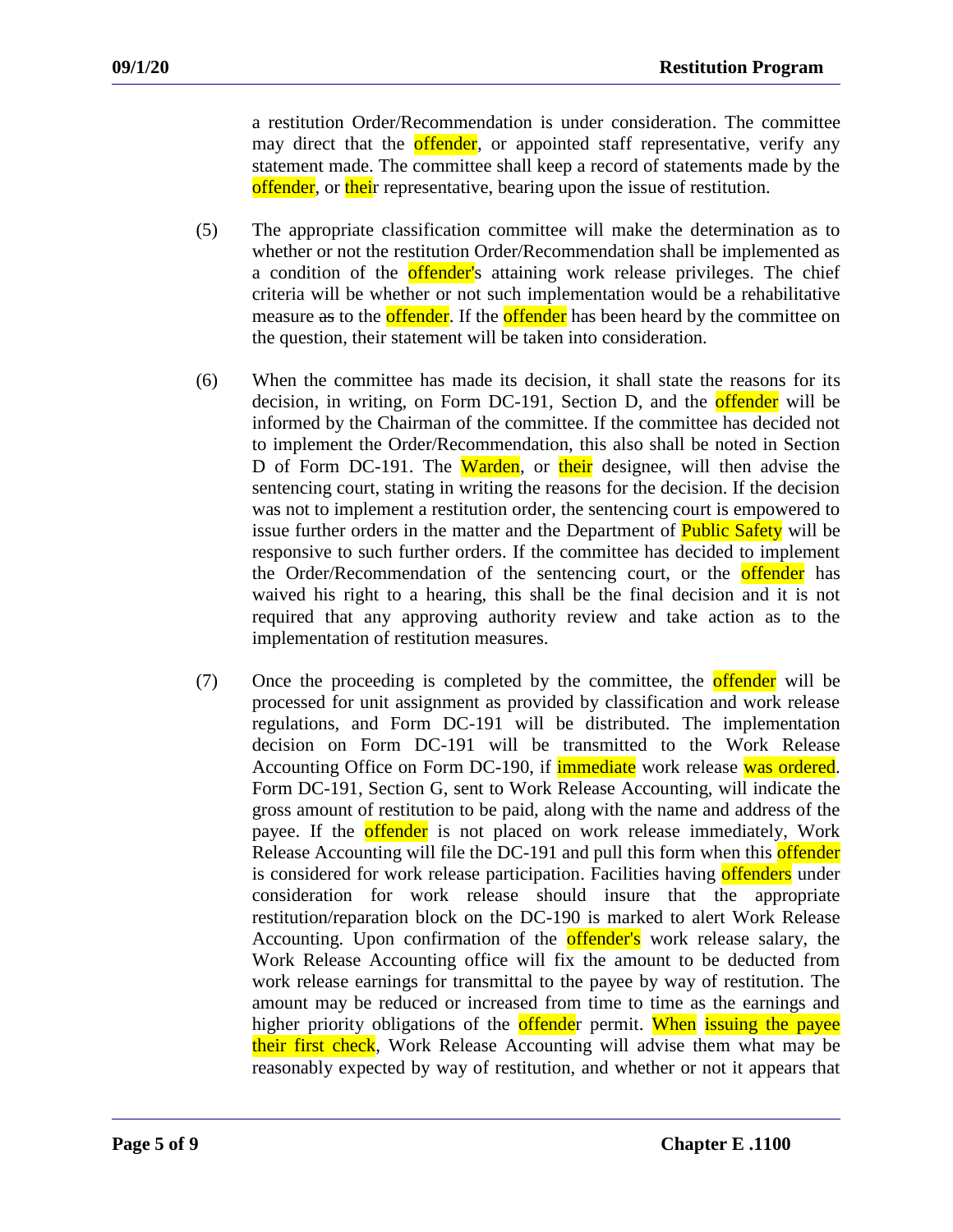full restitution may be expected, taking into consideration the length of sentence, earnings of the **offender**, and other factors.

## **.1103 PROCEDURES - ACTIVE SENTENCE MORE THAN FIVE YEARS**

- (a) The following procedures apply to all offenders with restitution Orders/Recommendations serving sentences of greater than five years.
	- (1) The receiving diagnostic center shall, conspicuously stamp the offender's unit jacket "Restitution," on the outside front cover. Staff will appropriately record restitution/reparation in the OPUS using the OT24 (Special Conditions Sanctions/Credits, code 33 and 34), OP03 (Offender Copay Obligations) and OP04 (Payee Copay Account Detail) screens. The OR91 (Victim Payee Name Search) and OR91 (Victim Payee Registration) screens may also be utilized. **Staff will** explain the restitution/reparation program to the **offender**, noting that at the time when they are considered for work release, that Form DC-191 would be completed, giving them an opportunity to waive their rights to a hearing on the matter of restitution or present facts relevant to why they should not be required to make restitution as a condition of work release. The facility recommending of an offender for work release privileges, shall have the appropriate staff member initiate Form DC-191 consistent with the requirement of Section .1102, paragraphs 1-6, and submit that in conjunction with the DC-121 and DC-190, recommending work release to the appropriate classification authority. If the decision by the committee is not to implement, the court shall be notified consistent with Section .1102, section 6.
	- (2) Following the waiver of a hearing or decision to implement the committee shall attach the record of the proceeding, including a summary of evidence presented by the **offender** if they have been heard, along with its written decision on DC-191, to the DC-190. This shall be transmitted to the appropriate work release approving authority, but such authority shall not be required to approve the action of the committee pertaining to restitution. If the **offender** is approved for work release, the approving authority shall transmit the DC-190 and DC191 to the Post Release Supervision and Parole Commission. The original shall be retained by the approving authority, pending approval of work release by the **Post Release Supervision** and Parole Commission, and pending consideration of the implementation of restitution measures by the **Post Release Supervision and** Parole Commission.
	- (3) If the Post Release Supervision and Parole Commission approves the **offender** for work release, and concurs with the decision of the Division of Prisons to implement the restitution Order/Recommendation as a condition of work release upon receipt of Post Release Supervision and Parole Commission notification establishing these facts, the **offende**r shall be processed for assignment to work release as provided by procedures pertaining thereto. The Warden or their designee, shall notify the **offender** as to whether or not the Post Release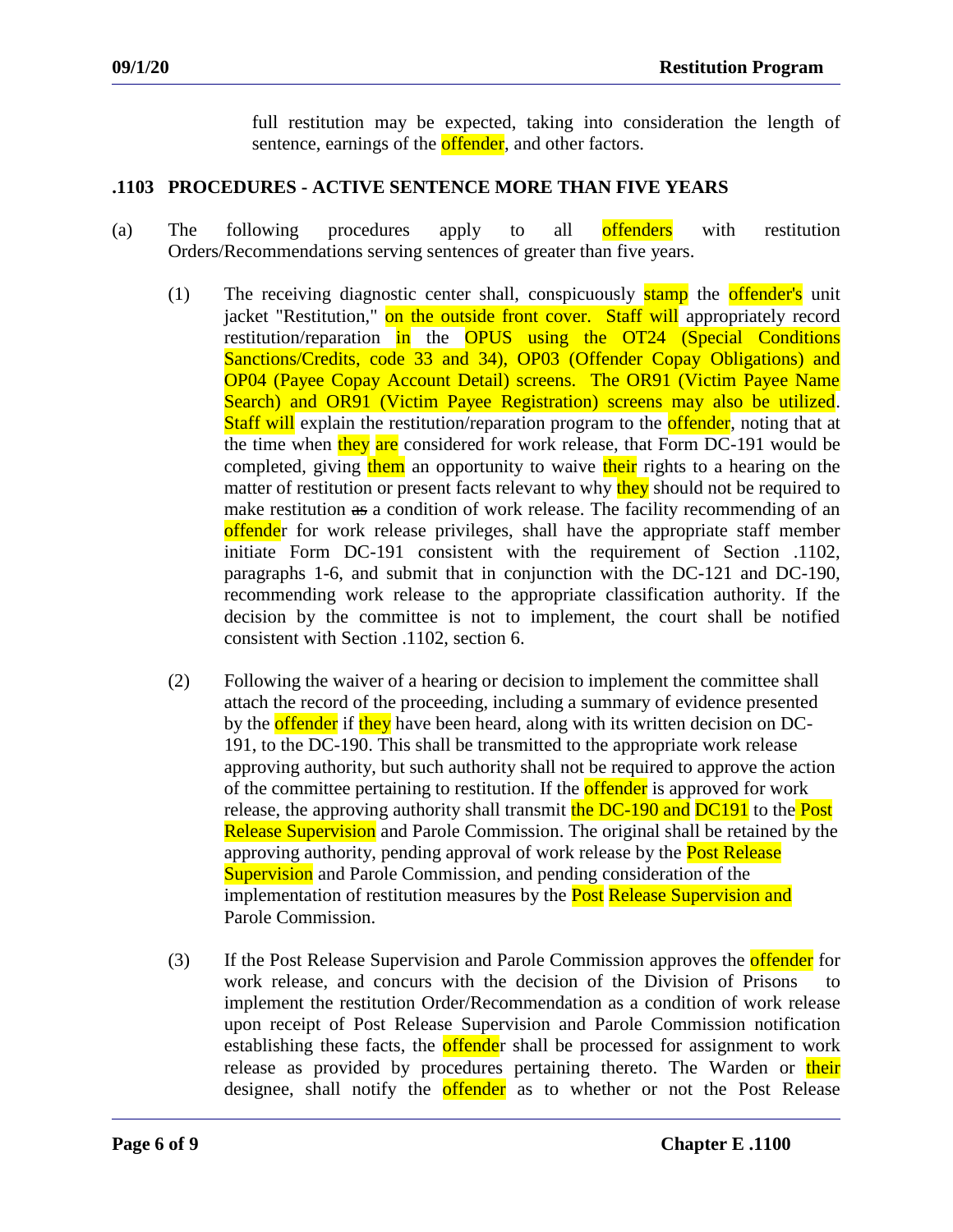Supervision and Parole Commission and the Division of Prisons have decided to impose restitution as a condition of work release. If the decision is not to implement the Order/Recommendation, the **Warden** or their designee, will advise the sentencing court that the **Post Release Supervision and** Parole Commission and the Division of Prisons have decided not to implement the Order/ Recommendation, stating in writing the reasons for the decision. If the decision of the Post Release Supervision and Parole Commission and the Division of Prisons is to implement the Order/Recommendation of the sentencing court, the Region Director, or their designee, shall proceed in accordance with the provisions of this policy.

- (4) If after transmitting the Division of Prisons record as provided in subparagraph (2) herein, the approving authority receives a request from the Post Release **Supervision** and Parole Commission for additional investigation or fact finding to enable it to make its decision, the approving authority shall transmit this request to the appropriate staff person, who shall take such action as is necessary to develop the requested facts. These actions may include an interview with the offender, a request for a reconvening of the classification committee, with or without the presence of the **offender**, depending upon whether or not they have waived hearing, or such actions as may be necessary to respond to the **Post** Release Supervision and Parole Commission request. Upon completion, the appropriate staff person will transmit the report to the work release approving authority, who shall transmit a copy to the **Post Release Supervision and** Parole Commission.
- (5) If, after transmitting the record to the Post Release Supervision and Parole Commission as provided in subsection (2), or transmitting additional investigative reports to the **Post Release Supervision and** Parole Commission as provided in sub-section (4), the approving authority receives notification that the Post Release Supervision and Parole Commission cannot concur with the decision of the classification committee the approving authority shall appoint a representative to meet with a representative of the **Post Release Supervision and** Parole Commission for the purpose of resolving the differences between the Post Release Supervision and Parole Commission and the Division of Prisons as to implementation of the restitution Order/Recommendation. These two representatives shall concur in a joint recommendation to the **Post Release** Supervision and Parole Commission and the Division of Prisons as to whether or not the Order/Recommendation should be implemented. This recommendation shall be considered by the **Post Release Supervision and** Parole Commission and classification committee, and if both elect to adopt the recommendation, the matter shall be resolved.
- (6) If the representatives are unable to concur on a recommendation, or if either the Post Release Supervision and Parole Commission or Division of Prisons elects not to adopt the recommendation the matter shall be referred to the chairman of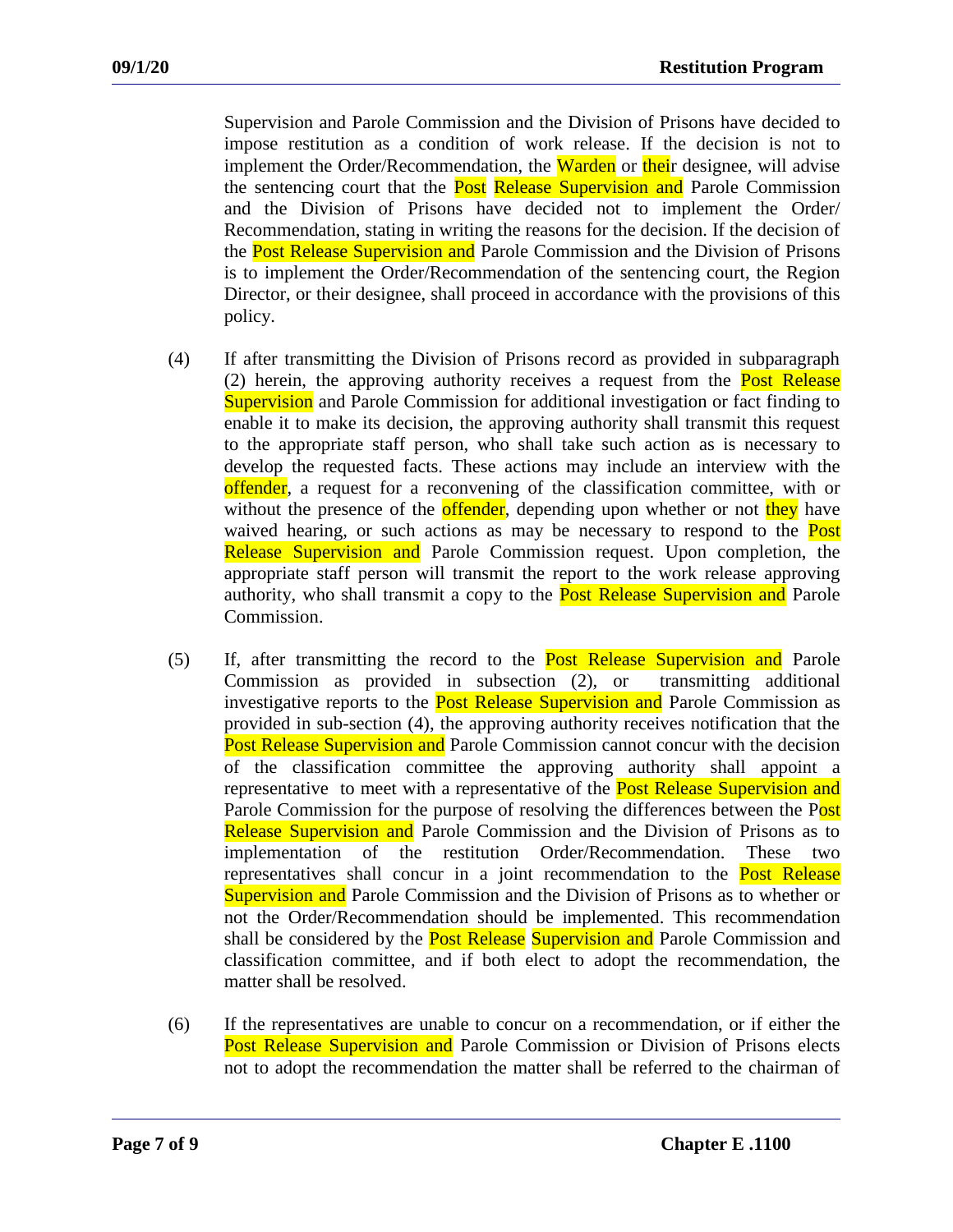the Post Release Supervision and Parole Commission and the Secretary of Public **Safety** for resolution.

- (7) When the **Post Release Supervision and** Parole Commission and the Division of Prisons have concurred in an action pertaining to restitution, the matter shall be handled in accordance with sub-paragraph (3). The fact that the **offender** may have been admitted to work release prior to the final decision shall not prevent correctional authorities from implementing the final decision.
- (8) If the final decision is to deny this shall not preclude the **Post Release** Supervision and Parole Commission and the Division of Prisons from considering implementation of a restitution Order/Recommendation to be applied if the offender may be assigned to work release in the future. When the offender is being considered for work release at some subsequent time, the **Post Release** Supervision and Parole Commission and the Division of Prisons will review the decision it has made and either jointly affirm the decision, or request that the matter be re-opened. If either party requests that the restitution portion of the decision be re-opened, the matter will be reconsidered in accordance with this section.

## **.1104 PROCEDURES - NOTIFICATION OF COMPLETED RESTITUTION/REPARATION**

- (a) The following procedures apply to the notification of the completion of Orders/Recommendations of restitution.
	- (1) If an **offender** chooses to fulfill their restitution obligations through their own funds, the following procedures are as to be followed:
		- $(A)$  If the **offender's** family pays off their restitution indebtedness to the court, they will supply to the unit a receipt from the sentencing court noting the full payment of the **offender's** restitution obligation, along with the victims' names and docket number.
		- (B) If the offender deposits sufficient funds in their Trust Fund account to pay in full their restitution indebtedness, the unit will forward a Trust Fund check to the victims, noting "full payment" on the check.
		- (C) Following the completion of either one of the above requirements, Form DC-191-A will be sent to the clerk of the sentencing court by the Warden of the facility to which the **offender** is assigned, noting and verifying full payment of the **offender**'s restitution indebtedness.
	- (2) If the offender decides to pay their restitution indebtedness through their work release earnings, the following procedures are to be followed: